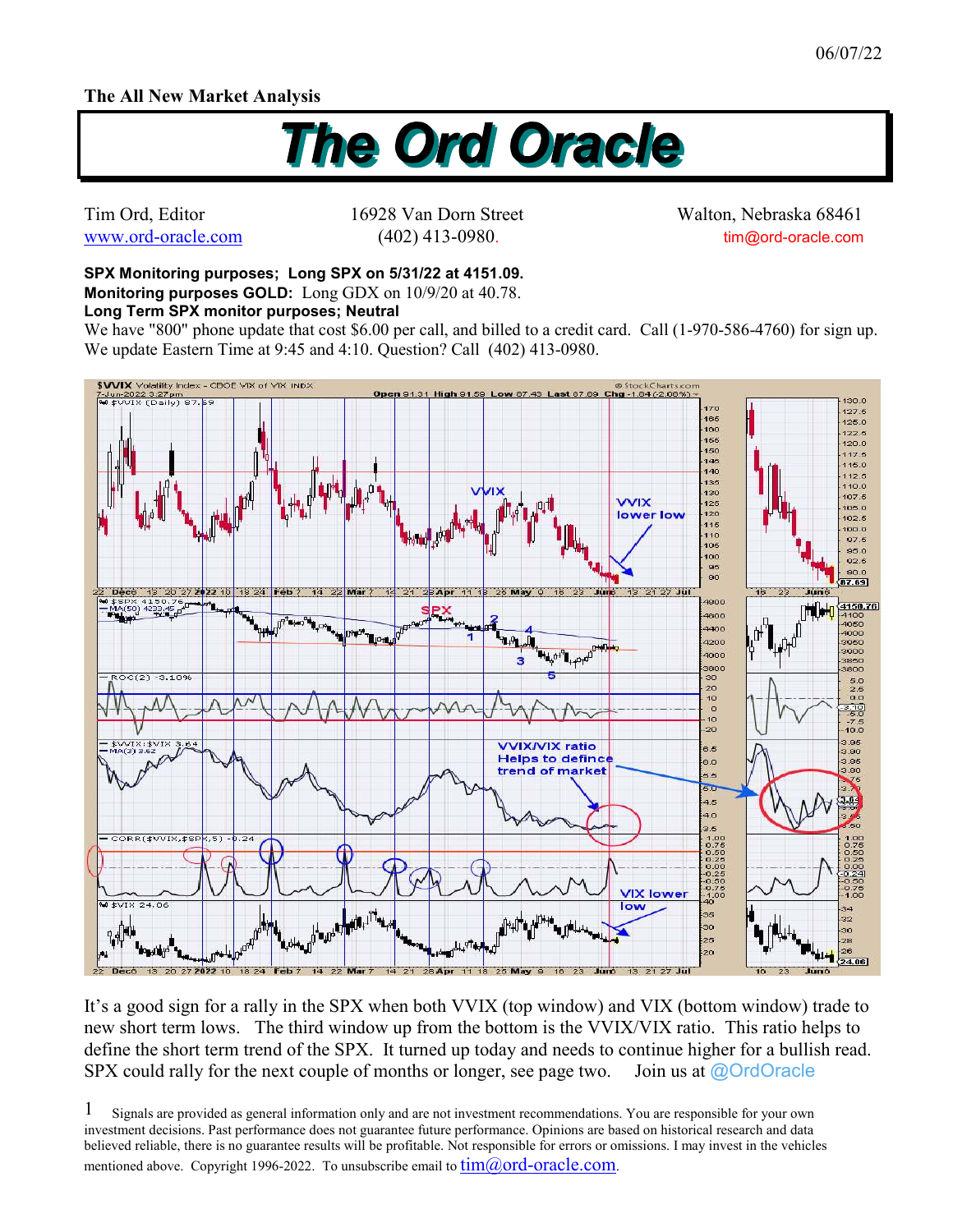## 06/07/22



We updated this chart from yesterday. Today we are just focusing on the bottom window which is the NYSE McClellan Oscillator. Yesterday we said, "Initiation of a rally can begin when the Oscillator reaches +300; May 27 the Oscillator closed at +351 which is a "Sign of Strength". SPY has been trading sideways since 5/27/22 building cause for the next move and with the "Sign of Strength" on 5/27/22, the odds favor the upside." The chart above goes back to 2008 and previous times the NYSE McClellan Oscillator reached +300 (identified with red vertical lines), is was the beginning of a rally that at least lasted a couple of months. It appears the +300 on the McClellan Oscillator is an intermediate term bullish signal. Join us on twitter. @OrdOracle

Signals are provided as general information only and are not investment recommendations. You are responsible for your own investment decisions. Past performance does not guarantee future performance. Opinions are based on historical research and data believed reliable, there is no guarantee results will be profitable. Not responsible for errors or omissions. I may invest in the vehicles mentioned above. Copyright 1996-2022. To unsubscribe email to  $\lim(\partial_{\Omega} \text{ord-oracle.com})$ . 2